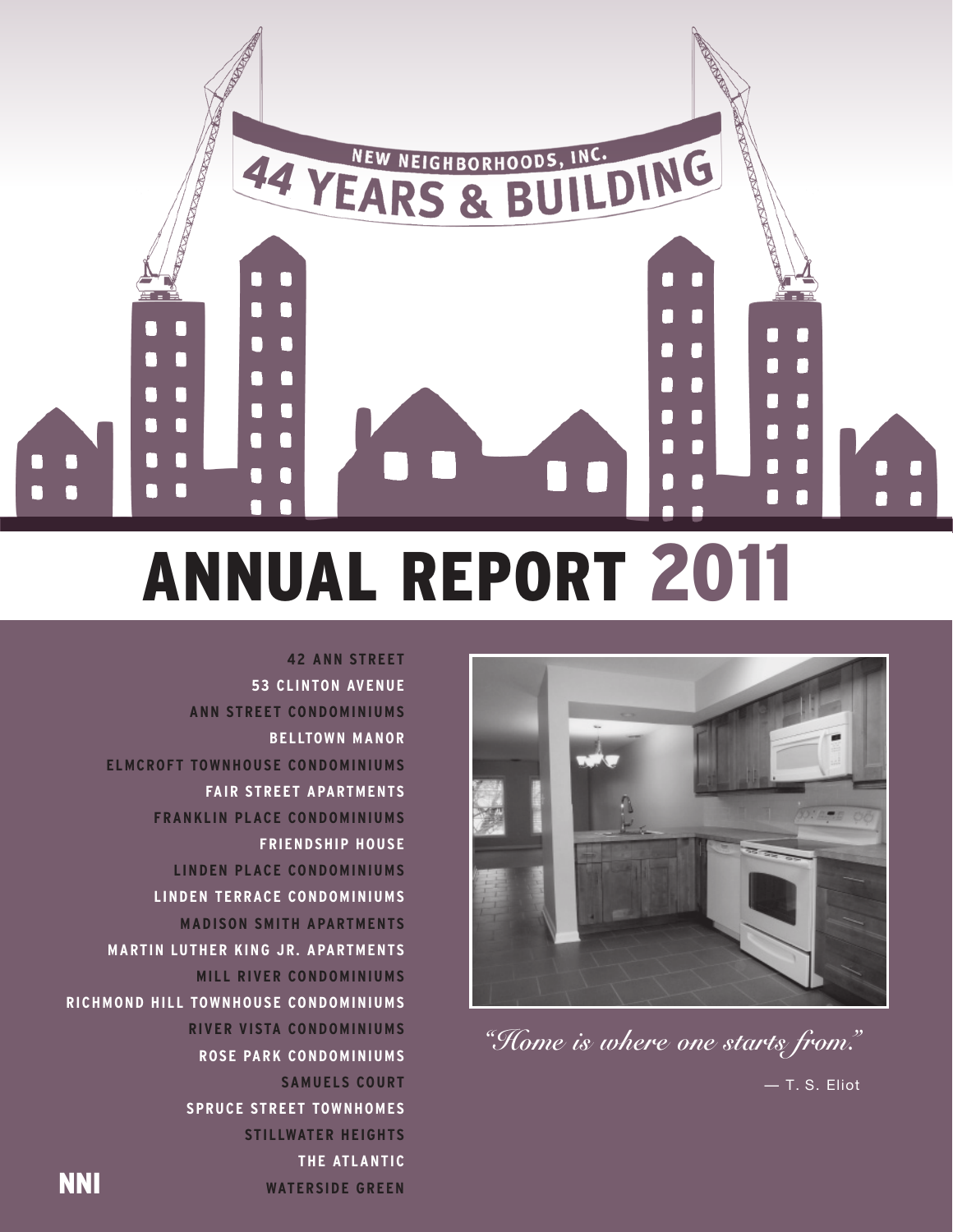

## **O F F I C E R S**



Chairman Philip Wolford *Patriot National Bank*

Vice Chairman Rosalind M. Rubin *People's United Bank*

**Secretary** Ronald K. Holbert *First County Bank*

**Treasurer** Nicholas A. Bochicchio, Jr. *The Ferguson Library*



## **D I R E C T O R S**

**Terry Anstine** *Marketing Consultant*

**Paul A. de Bary** *Marquette de Bary Co., Inc*

**Beatrice Foreman** *Teacher (Retired)*

**David J. Genova** *Cygnus Development Consulting LLC*

**Charles C. Judd** *SNET (Retired)*

**Robert E. King** *IBM (Retired)*

**Debbie E. Knight** *Citibank NA*

Sincerely,

Philip Wolford

Dear Friends and Neighbors:

Last summer, the City of San Francisco asked its residents to define livability in six words or less. The most frequently suggested words were "community," "neighborhood," and "accessible." An entry that best summed it up was simply *"Living, working, playing, all in reach."*

For NNI, the key to livability starts at home, with quality affordable workforce and senior housing that provides a secure, stable foundation for fostering strong families, buildings, blocks and neighborhoods.

However the reality of creating, preserving and sustaining livable communities and neighborhoods is anything but simple. It takes time, cooperation, consultation, collaboration, patience and perseverance. NNI drew abundantly on all of these resources over the past year with these results:

- We completed the \$23 million upgrade of 121-unit **Friendship House** Apartments in Stamford and celebrated with former and current tenants, guests, friends, and supporters in the building's new Community Room.
- We closed on permanent financing for Fair Street Apartments, our first housing in Norwalk. The successful inclusion of 11 permanent affordable supportive housing units *with services to prevent and end homelessness* for Veterans and others, with 46 traditional workforce housing units, has been applauded by city, state and federal officials and tenants as a model that works for our communities.
- We preserved the affordability and improved the livability of foreclosed condo units on **Stamford's West Side**, rehabbing them for sale to qualified income-restricted buyers, as part of the Neighborhood Stabilization Program (NSP), in cooperation with the City of Stamford and the Stamford Community Development program.
- Our Tenant Advocate Program (TAP) launched a book exchange and an intergenerational Pizza, Books and Stories read aloud program that will be run by tenants, helped tenants at NNI's two senior properties start gardens, and will partner with local agencies on a yearlong series of Financial Fitness workshops and programs for NNI tenants.

Not wanting to neglect NNI's own sustainability, we renewed our volunteer Board, welcoming new Board Directors Terry Anstine, David J. Genova, and Debbie E. Knight. Their shared interest in the livability of our communities, and their individual strengths in marketing, real estate development and banking will serve NNI well.

Looking ahead for 2012, after many starts and stops, NNI is poised to begin construction and renovation of 50 units of rental housing, on our 1¼ acre site in Stamford's South End. Formerly referred to as Ludlow Place, it has been named **Marshall Commons**, in honor of Gertrude "Pat" Marshall. She was one of the guiding spirits responsible for starting NNI in 1967 and led our organization until illness forced her to step back in the 1980s. We can't think of a more fitting tribute than turning her vision into brick and mortar reality for a new generation of upwardly striving Stamford families

We will continue to seek out opportunities to preserve affordability and sustain the character of **Stamford's** West Side, a community effort to encourage a vibrant and diverse neighborhood with a mix of small retail and service businesses and owner-occupied and rental housing. And with your support and advocacy, we will renew our focus on finding and acquiring sites, collaboratively or on our own, where we can produce and preserve housing that contributes to the livability of the greater Stamford, Danbury, and Norwalk cities and towns.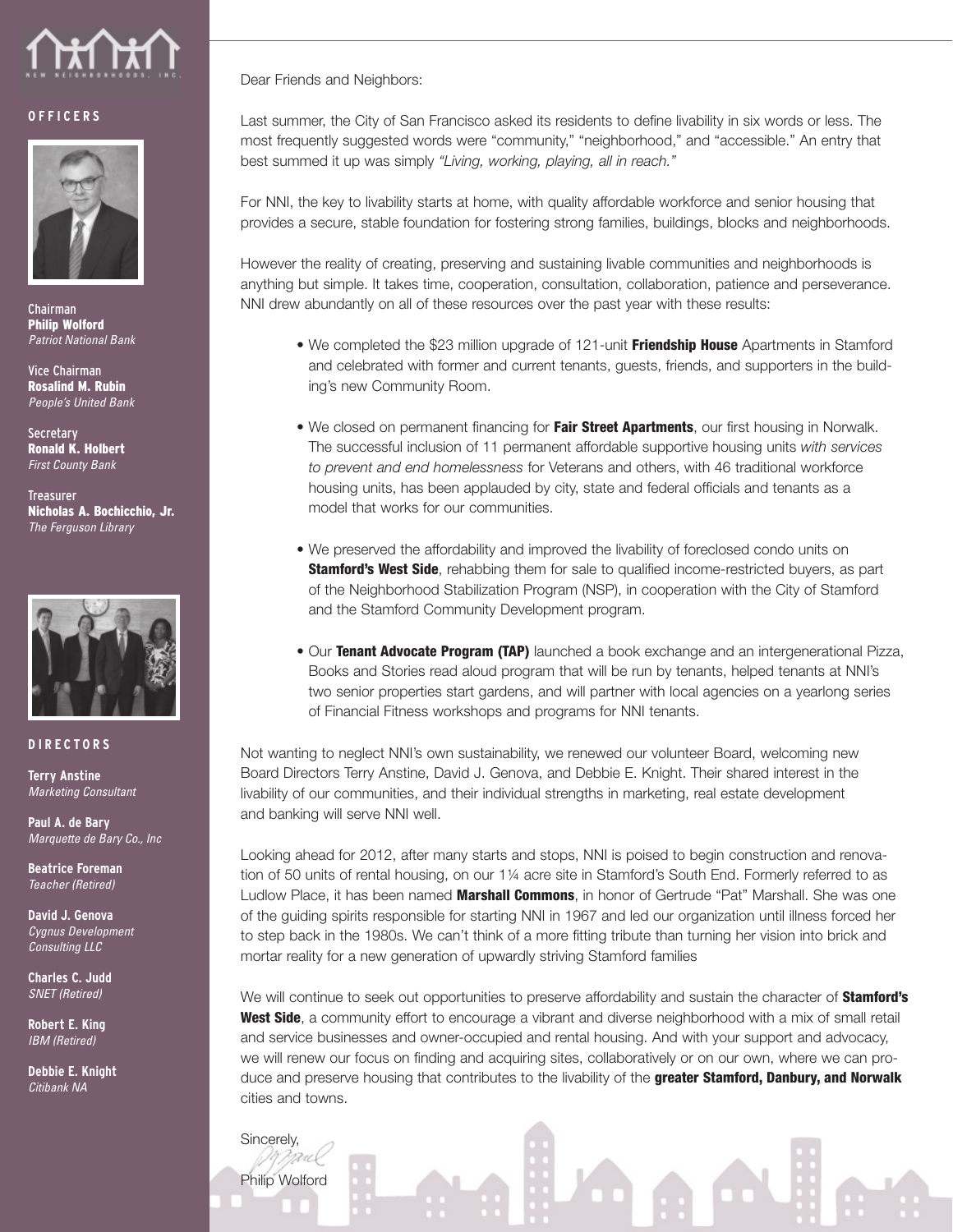# LIVING, WORKING, PLAYING, ALL IN REACH



**TENANT ADVOCATE PROGRAM (TAP)**



**STILLWATER HEIGHTS**



*"It's more than a place to live — it's a home."* 

Jasmine Hardy is a working single parent who calls Fair Street Apartments "one of the best places I've ever lived. It's very diversified here, but the people are more than tenants. We've built relationshipshere."

Jasmine is one of a number of residents who have joined forces, creating a genuine sense of community. She helped organize a food pantry and clothing exchange for any residents who may need it.



*"I am living my dream"* 

Instilling confidence in children and teens to grow up and make contributions to their community is a high calling. Bonnie Kim Campbell's message is that each one of them can be successful. She demonstrates her passion as senior activities coordinator at the Yerwood Center and a paraeducator in the Stamford schools where the rewards of seeing her charges succeed outweighs her nonprofit income.

She also leads by example with the West Side NRZ, helping to take back Carwin Park, and with NNI's Tenant Council. She credits NNI founder Pat Marshall for inspiring her; and her NNI rental apartment for affording her the opportunity to mentor new generations of community leaders.







**FAIR STREET APARTMENTS**

**JACQUELINE STEVENS,** *Fair Street Apts.*

#### *"Thank you to everyone for all your hard work. It doesn't go unnoticed."*

"My husband and I didn't want to live in affordable housing as we used to think of it when we were growing up.

When we found this place, we were in awe. You have families from all different incomes living here. [While we work and save to buy our own home] Our children have a great place to grow up."



## *"It's just something I do."*

Grand Marshall, Veterans Day Parade, Stamford Senior Center Veteran of the Year; Elks Club Citizen of the Year; Service Officer, Stamford Disabled American Veterans Chapter 13; Jackie Robinson Park of Fame, Inc. 30 Year Caring and Sharing Award; Knights of Columbus Fourth Degree Lafayette Assembly 109 Patriotic Service Award; Stamford Food Bank volunteer; Commander, American Legion Post 3 and General Manager Post 3 Baseball program. Not to mention the Lower Fairfield County Coordinator for Toys for Tots.

That's the short list of George Ducanic's remarkable voluntarism. When his landlord died, an opening at the Atlantic meant that the retired, but not retiring, electronics technician and real estate broker was able to continue his community work without missing a beat. Stamford is the better for it.



#### *"I don't have to keep starting over."*

Adam, on active duty in the middle east, was on a financial treadmill, going close to broke paying off bills on his military pay every time he returned from a tour of duty and having to start from scratch. And when he was away, the safety of his fiancé and young son, in substandard housing, weighed on him.

After being referred to Fair Street, with his family safely in a new apartment within their means, in a bright and friendly building, Adam can focus on a future that doesn't include going into debt to secure his family's wellbeing.

### **4 4 y e a r s a n d b u i l d i n g**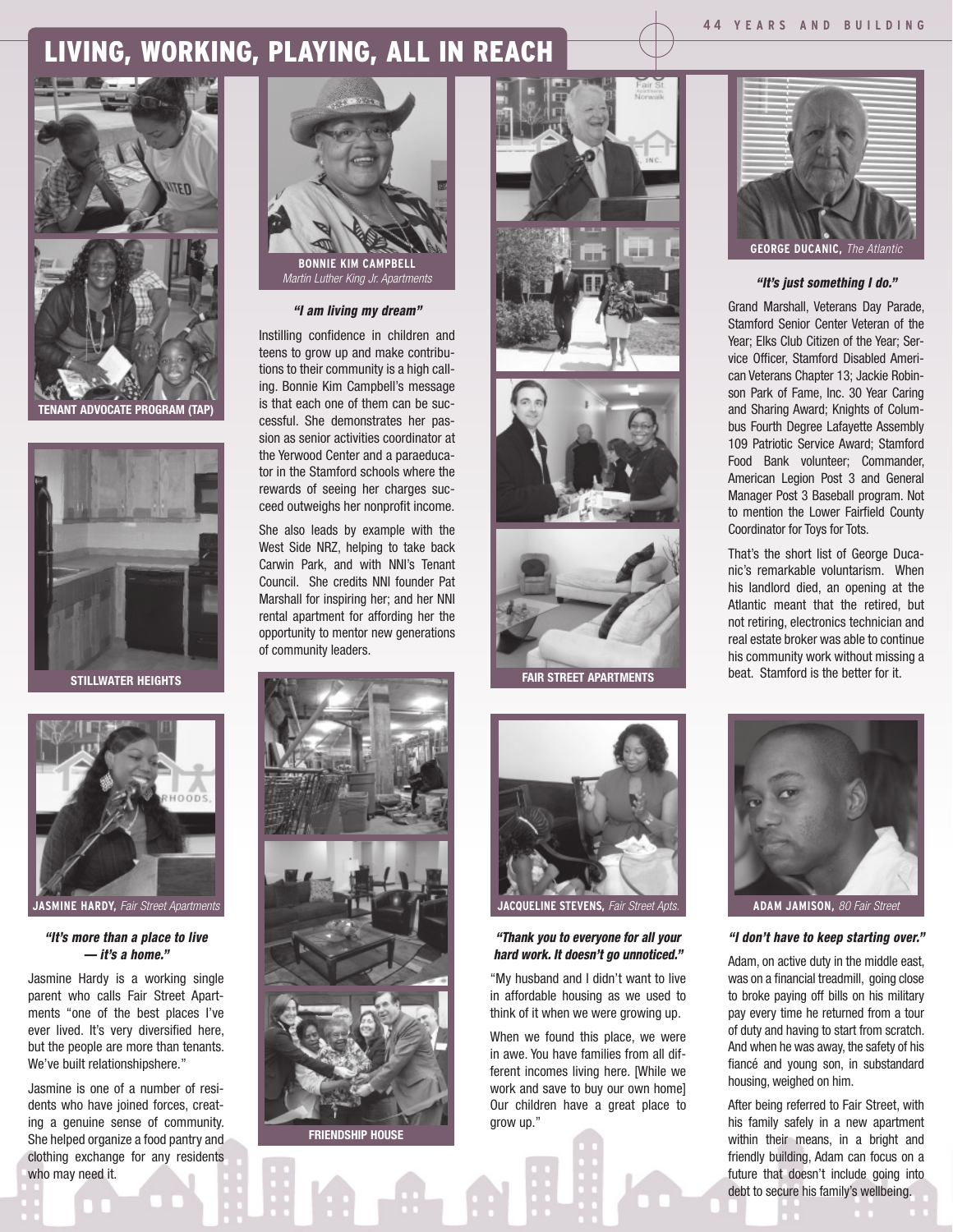

**44 YEARS AND BUILDING SUPPORT** NNI thanks our Grassroots, Community, Individual, Faith-based and Institutional donors for their advocacy, encouragement and contributions of philanthropic venture capital in 2010. With your support, NNI makes a difference by breaking ground for new affordable housing, giving our tenants tools to gain new job skills or qualify to buy their first home; connecting elderly residents with existing services that are letting them age in place in their NNI homes; and acting to preserve and rehabilitate affordable housing for generations of low and moderate income families for whom affordable housing is a springboard to economic independence.



# **B E D R O C K S O C I E T Y — \$ 1 0 , 0 0 0 A N D O V E R**

Citi Foundation Citizens Bank

Fairfield County Colloborative Fund for Affordable Housing First County Bank Foundation Local Initiatives Support Corporation

United Way of Stamford The Wachovia Foundation



# **B U I L D E R S G U I L D — \$ 1 , 0 0 0 T O \$ 9,9 9 9**

Bank of America Citi Foundation Citizens Bank Mr. & Mrs. William Dolyak\* First Congregational Church of Greenwich First County Bank Foundation First Presbyterian Church of Stamford

Garden Homes Fund Heyman Properties HSBC National Bank Jeld Charitable Foundation Inc. KAF Manufacturing Company, Inc. Kelley Drye & Warren Patriot National Bank

People's United Community Foundation Pitney Bowes The Rich Foundation, Inc. TD Banknorth Charitable Foundation The Professional Associates Webster Bank



## **BRICKS & MORTAR CLUB - UP TO \$999**

Mr. & Mrs. Nicholas A. Bochicchio, Jr. Building and Land Technology, Inc. C&C Service, LLC Cindy Jackson Designs Mr. & Mrs. Edward Clarke Mr. & Mrs. A.D. Cordellos Covidien Mr. & Mrs. Lawrence Cox Mr. & Mrs. Frank C. De Costanzo Deluca Construction Company Mr. & Mrs. Ernest DiMattia, Jr. Ms. Kathryn Emmett and Mr. David Golub Ms. Vicki J. Epstein Mr. & Mrs. Steven C. Erickson Ms. Brooke Feder Mr. & Mrs. John Freeman Ms. Barbara A. Fulton

Ms. Joanna Gwozdziowski Mr. Lawrence Halleck Ms. Juanita James & Mr. Dudley Williams Mr. & Mrs. Ronald & Meryl Japha Mr. Charles Judd Elena Kalman Associates Mr. Mitchell E. Krauss Mr. William C. Langley Mr. John F.X. Leydon, Jr. Malkin Properties of CT, Inc. Mr. & Mrs. Ellen & Joel Mellis Dr. Wilbur Miller Mr. & Mrs. Anthony Murray NewAlliance Bank Mr. & Mrs. Philip Norgren Ms. Cathy Ostuw\*\* Patriot National Bank

Pitney Bowes Ms. Jan Raymond Mr. Donald W. Richardson Ms. Carol Rivlin RTK Environmental Group Ms. Jane Silverman Mr. Alexander H. Stanton Dr. Armin & the Rev. Mary Marple Thies Mr. Larry Thies Mr. Stanley Twardy, Esq. Mr. & Mrs. Zachary Weinberger West High Service Station Inc. Mr. & Mrs. Arthur & Vivian White Wernert Construction Wildflower Grounds Management Mr. Philip Wolford Ms. Priscilla Young

#### **\* IN MEMORY OF PAT MARSHALL \*\*IN HONOR OF CHARLOTTE SUHLER**

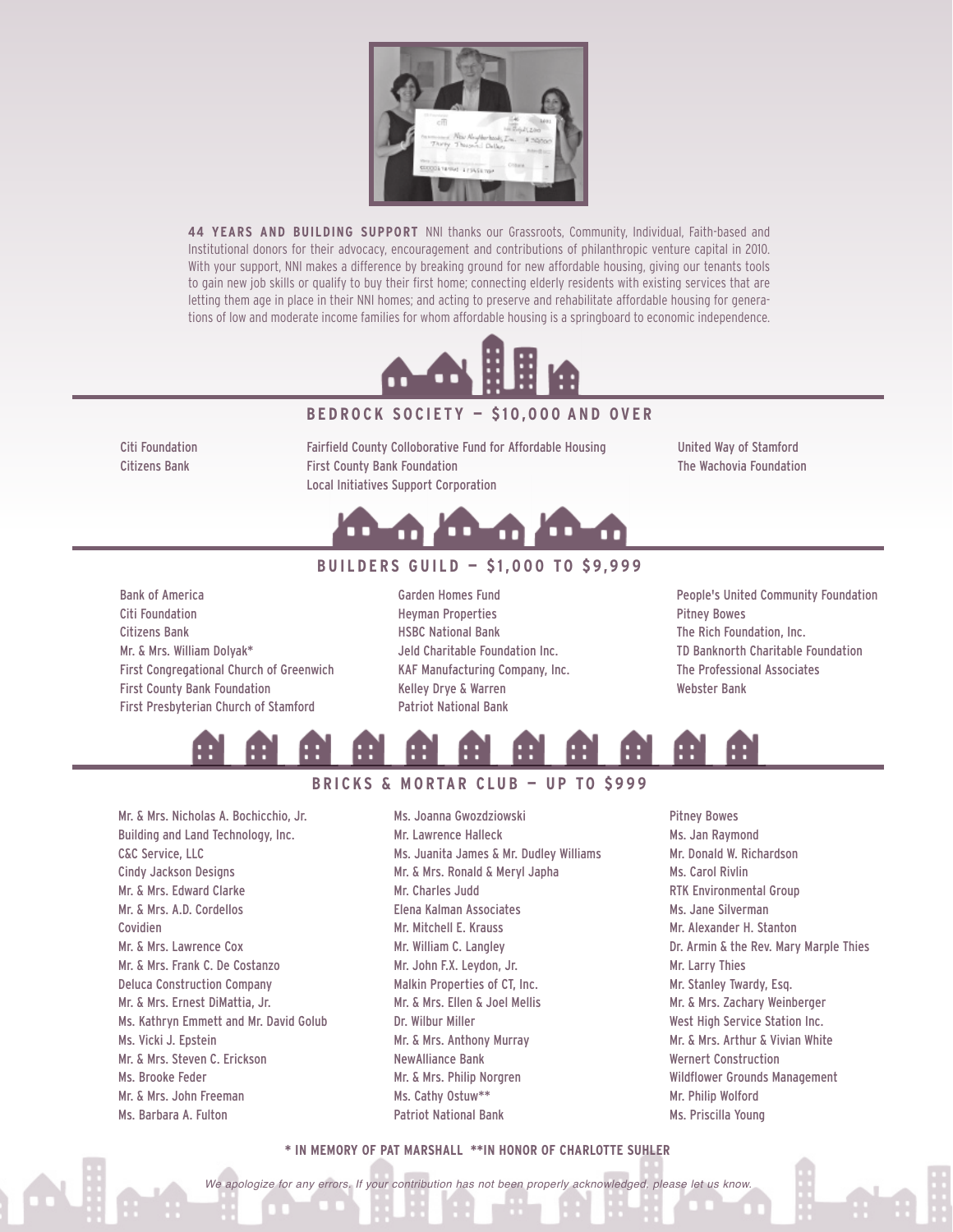





**GENERAL AND ADMINISTRATIVE = 14% (\$199,992)**

**FUNDRAISING COSTS = 9% (\$131,048)**

**PROGRAM EXPENSES = 77% (\$1,057,012)**



# **PROGRAM EXPENSES: \$1,057,012**

**PROPERTY MANAGEMENT = 31% (\$331,917) ASSET MANAGEMENT = 7% (\$70,813) MAINTENANCE = 26% (\$271,914) NEW HOUSING DEVELOPMENT = 14% (\$147,520) HOUSING PRESERVATION = 11% (\$114,121) SUPPORTIVE HOUSING = 8% (\$84,175) TENANT ADVOCATE = 3% (\$36,552)**